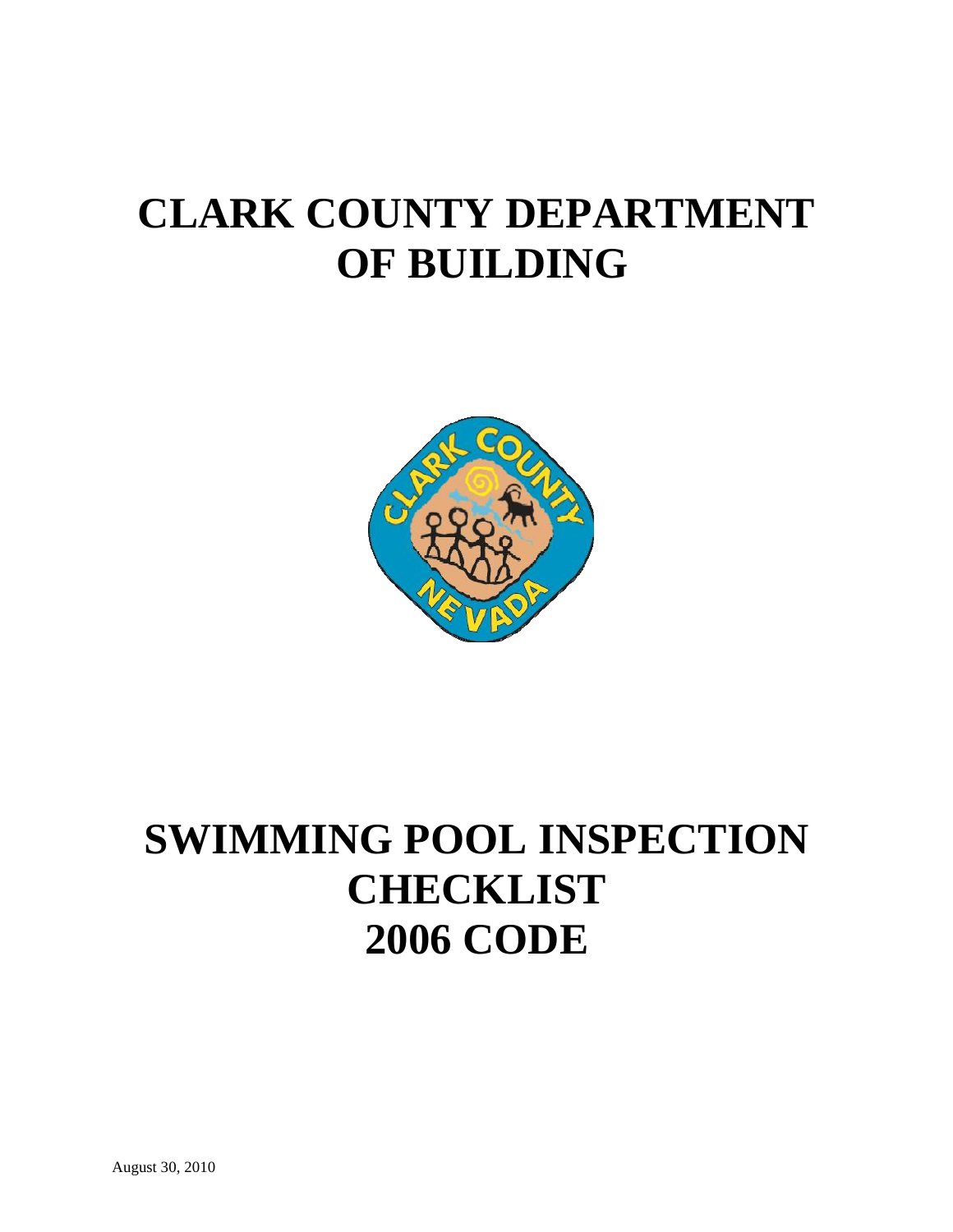# **GENERAL NOTES**

- This checklist is intended for use as a GUIDE to assist and promote consistency in the application of the Southern Nevada Pool Code and standard practices within Clark County. This list is for the use of county inspectors and for the public in general.
- This checklist is intended for pools and spas. The information in this checklist is not, nor is it intended to be, all-inclusive. It does not include all code or individual plan requirements. It is intended to reflect local policies, procedures and practices within Clark County. This checklist does not waive any specific code requirement not listed or allow for the decrease in the requirements of an engineered design. It also does not add requirements where the minimum of the code has been met.
- All approved plans, documents and revisions to plans must be maintained on site and available for review at all times the pool is under construction.
- All plans and paperwork will be reviewed before performing inspections.
- The owner, permit holder or responsible person on the job site is responsible for establishing safe access to perform all inspections.
- In the event that ladders are necessary to perform inspections, all ladders and equipment shall meet minimum OSHA standards. Inspectors are not responsible for setting up or moving ladders from one location to another.
- Inspectors are not responsible for unscrewing/unbolting of items to verify information that is part of an inspection.

Code references coding

- $\bullet$  A= amendment
- $\bullet$  E= energy code
- EL= NEC, electrical code
- $\bullet$  R= residential code
- $\bullet$  B= Building code

*Note: This is not a complete list and is not inclusive of all construction methods, materials or practices. Checklists are intended to serve as a reference point for a basic inspection only. Compliance with all the provisions of applicable codes shall be required.*

## GENERAL NOTES PAGE 1 of 1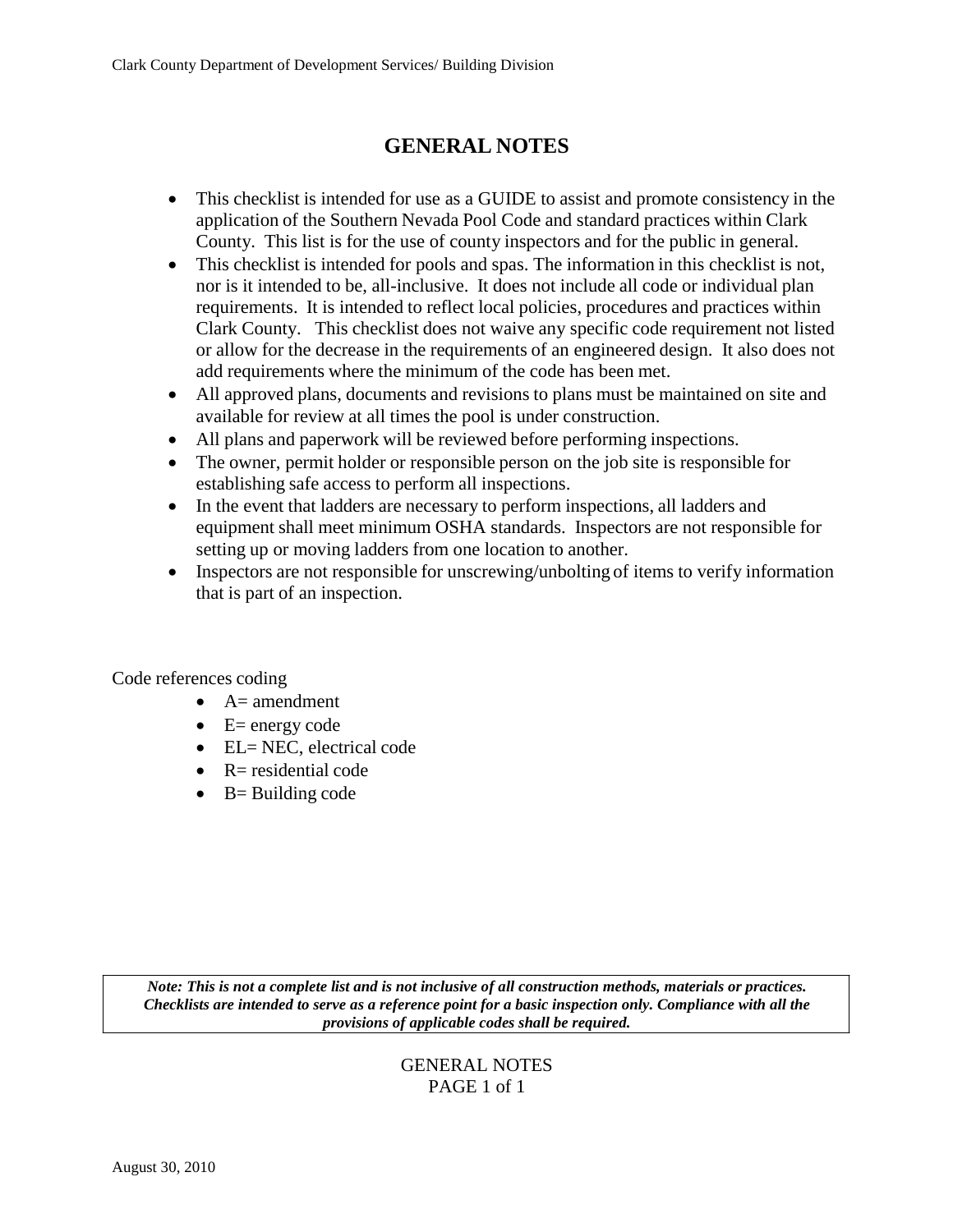## **POOL FIRST INSPECTION (6613)**

| Plans |                | Check site plan for other structures to be built (i.e. BBQ's, water features,    |  |
|-------|----------------|----------------------------------------------------------------------------------|--|
|       |                | equipment screen walls, retaining walls, patios, etc.). Make sure whoever pulled |  |
|       |                | permit for pool or spa is aware of any other permits needed.                     |  |
| Plans |                | Check site plan to make sure it reflects conditions:                             |  |
|       |                | Location of pool (min 5 feet from property line and structures).                 |  |
|       |                | Pool equipment.<br>$\bullet$                                                     |  |
|       |                | Pool heater.                                                                     |  |
|       |                | Retaining walls.<br>$\bullet$                                                    |  |
|       |                | Location of structures adjacent to pools that will result in a<br>$\bullet$      |  |
|       |                | surcharge to the pool shell.                                                     |  |
| Plans |                | Check approved structural calculations for:                                      |  |
|       | <b>ACI 318</b> | Correct placement, grade and clearance of reinforcing steel per approved         |  |
|       |                | plans and engineering details.                                                   |  |
|       | 500A           | Surcharges on the pool reflected in the structural calculations.                 |  |
|       | 500B           | Check for added steel requirements for surcharges, depth of pool or soil         |  |
|       |                | conditions.                                                                      |  |
|       | <b>ACI</b> 318 | Steel to be min 3 inches clear to soil.                                          |  |
|       | <b>ACI 318</b> | Verify steel is clean, no mud, flaky rust, grease, oil or paint.                 |  |
|       | Plans          | Check for water features. If natural rock, then plans shall have an              |  |
|       |                | engineered pad to support the rock. If they are to have an artificial feature,   |  |
|       |                | then the work shall be per the approved plans.                                   |  |
|       |                |                                                                                  |  |

**NOTE:** POOL PRE-GUNITE INSPECTION- FIRST INSPECTION MAY HAVE ONLY THE PLUMBING AND ELECTRICAL STUBBED OUT OF THE FORMING SHELL FOR APPROVAL OF THIS INSPECTION.

*Note: This is not a complete list and is not inclusive of all construction methods, materials or practices. Checklists are intended to serve as a reference point for a basic inspection only. Compliance with all the provisions of applicable codes shall be required.*

> POOL FIRST INSPECTION (6613) PAGE 1 of 1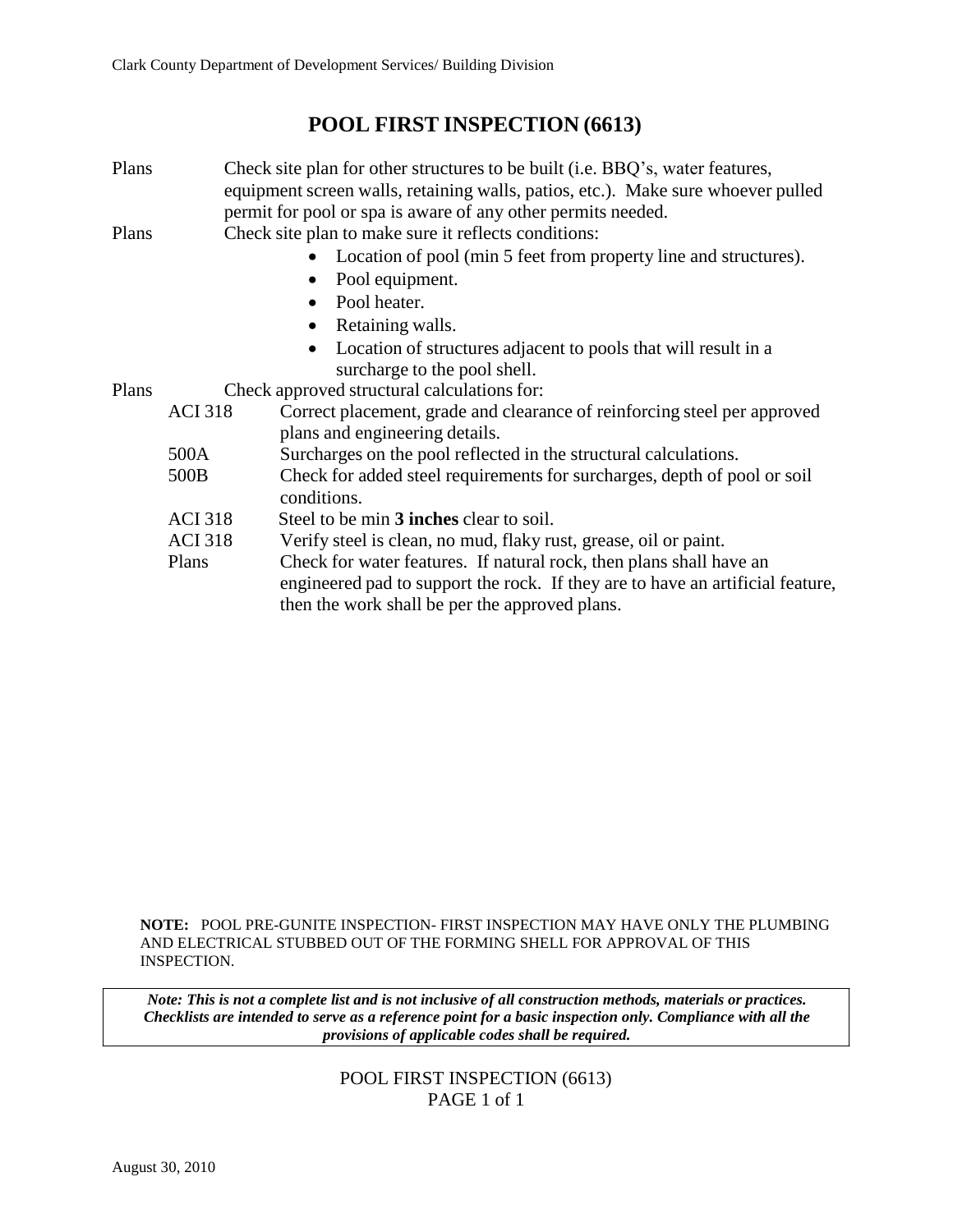## **POOL FIRST INSPECTION FIBERGLASS POOLS (6613)**

| Plans            | Check site plan for other structures to be built (i.e. BBQs, water features,<br>equipment screen walls, retaining walls, patios, etc.). Make sure whoever pulled |
|------------------|------------------------------------------------------------------------------------------------------------------------------------------------------------------|
|                  | permit for pool or spa is aware of any other permits needed.                                                                                                     |
| Plans            | Check site plan to make sure it reflects conditions:                                                                                                             |
|                  | Location of pool (min 5 feet from property line and structures).<br>a.                                                                                           |
|                  | Pool equipment.<br>b.                                                                                                                                            |
|                  | Pool heater.<br>c.                                                                                                                                               |
|                  | d.<br>Retaining walls.                                                                                                                                           |
|                  | Location of structures adjacent to pools that will result in a surcharge<br>e.                                                                                   |
|                  | to the pool shell.                                                                                                                                               |
| <b>ES</b> Report | Check approved structural calculations and compliance with the ES report:                                                                                        |
|                  | Surcharges on the pool reflected in the structural calculations.<br>a.                                                                                           |
|                  | Check for added requirements for surcharges, depth of pool or soil<br>b.                                                                                         |
|                  | conditions.                                                                                                                                                      |
|                  | Check for water features. If natural rock, then they must have an<br>$\mathcal{C}$ .                                                                             |
|                  | engineered pad to support the rock. If they are to have an artificial                                                                                            |
|                  | feature, then the work shall be per the approved plans.                                                                                                          |
|                  | All piping and wiring needs to be complete.                                                                                                                      |
| 300A             | Lighting level 1/2 watt per square foot of pool level.                                                                                                           |
| Plans            | Fiber optic light conversion level to be approved plans.                                                                                                         |

*Note: This is not a complete list and is not inclusive of all construction methods, materials or practices. Checklists are intended to serve as a reference point for a basic inspection only. Compliance with all the provisions of applicable codes shall be required.*

> POOL FIRST INSPECTION (6613) PAGE 1 of 1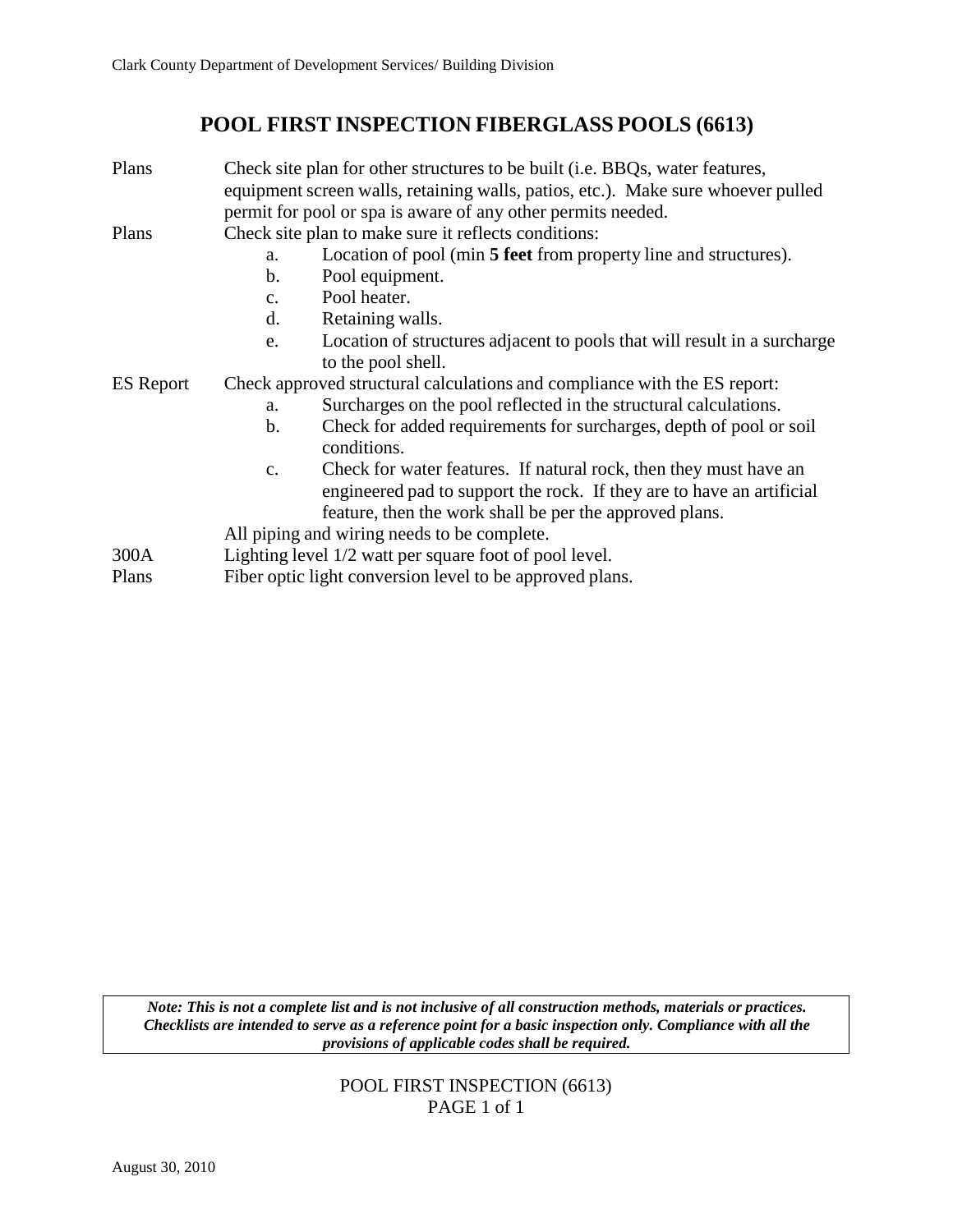## **UNDERGROUND ELECTRICAL (6611)**

- EL680.26C Verify that the bonding conductor is in the proper location based on the approved plan and equipment location.
- EL250.8 All bonding is to be done with clamps listed for proper location.
- EL680.26B If any of the following equipment has been installed, bond the following with #8 solid copper wire:
	- a. Pool steel, light niches, any metal items over 16 square inches within **5 feet** of the pool (including fences, windows).
	- b. Pool deck steel.
	- c. All motors.
	- d. Metal heaters and filters.
	- e. Diving board, slide or hand rail jigs.
	- f. Automatic pool covers.
- EL352.24 No scorch marks on conduits if any, it must be replaced, use thermostatically controlled benders only – no torches.
- AEL352.10 Schedule 80 non-metallic conduit used above grade.
- EL352.26 Maximum **360 degrees** total of bends in any conduit run between pull points.
- EL300.5 Conduits to be **18 inches** deep, unless under a **4 inch** concrete slab.
- EL300.5 If the underground circuit is GFCI protected and 120 volts protected with a 20A maximum over-current protection device, burial depth may be reduced to **12 inches**.
- EL680.10 Conduit for fiber optics shall be **18 inches** deep.
- EL680.24 Pool light conduit terminates in an approved listed pool junction box and equipped with hubs or threaded entries.
- EL680.24 The junction box shall be located a minimum of **4 inches** above grade level, or **8 inches** above the maximum water level, whichever is greater.
- EL680.22C Fiber optic boxes (lighting towers) are to be at least **5 feet** from pool or spa edge.
- EL680.22C4 Check for existing lights and switches within **10 feet** of pool area for compliance with NEC Article 680-6.

**NOTE:** POOL PRE-GUNITE INSPECTION- FIRST INSPECTION MAY HAVE ONLY THE PLUMBING AND ELECTRICAL STUBBED OUT OF THE FORMING SHELL FOR APPROVAL OF THIS INSPECTION

*Note: This is not a complete list and is not inclusive of all construction methods, materials or practices. Checklists are intended to serve as a reference point for a basic inspection only. Compliance with all the provisions of applicable codes shall be required.*

> POOL UNDERGROUNG ELECTRICAL (6611) PAGE 1 of 1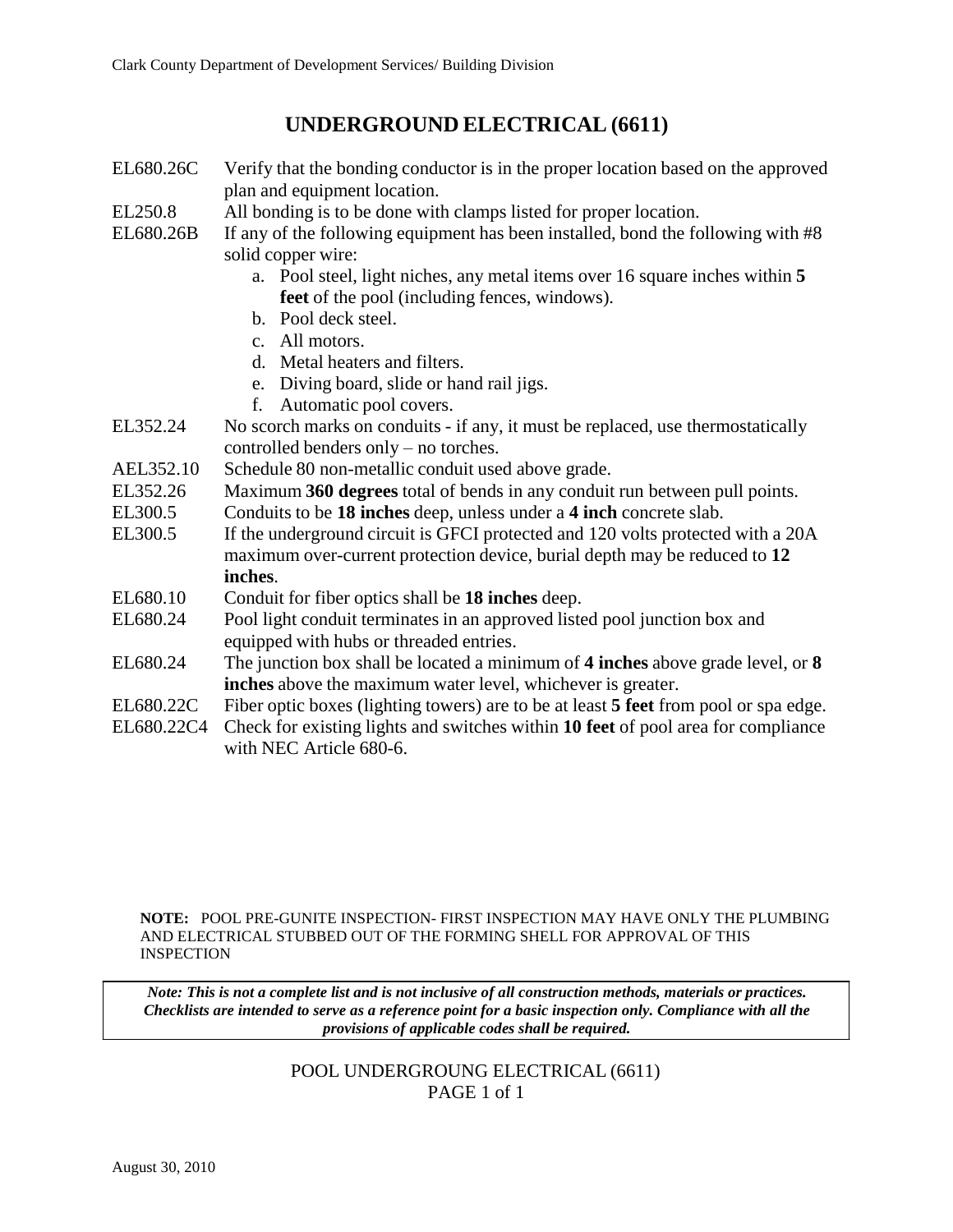## **UNDERGROUND PLUMBING (6612)**

| <b>FIG-P-005</b> | Waterlines are to be minimum 12 inches deep, unless covered by decking.          |
|------------------|----------------------------------------------------------------------------------|
| 400C             | Plumbing piping shall be bedded with clean fill sand.                            |
| 400C             | Shading to be under the piping 3 inches thick with sand no larger than 3/8 inch. |
| 400C             | Material on site for shading 4 inches above the pipe with sand.                  |
| 400H             | Minimum of 2 pool drains located at least 3 feet apart, or in different planes   |
| P313.2           | No plumbing to be in concrete pours or slabs.                                    |
| 400D             | Plumbing to have proper listing (nsf-pw or equal) (UPC or UL).                   |
| P1211.6          | Check for any scorch marks or dents in PVC piping. If any, it must be replaced.  |
|                  | Use only thermostatically controlled benders – no torches.                       |
| P313.2           | Keep PVC lines out of bond beam unless permitted by engineer.                    |
| Plans            | Lines should be minimum 6 inches down from top of bond beam in pools and         |
|                  | spas. PVC in spa dam walls to be kept 1 <sup>1</sup> /2 inches from steel.       |
| P316.1.6         | All PVC is to have purple primer on all joints (ASTM-F656).                      |
| P316.1.6         | No one step cements are permitted. Cement is to be ASTM-D-2564.                  |
| 400D             | Test pressure on piping system 20 pounds for 15 minutes (water test only).       |
| 400D             | Test gauge maximum 40 PSI with 1 pound increments (may use the system gage).     |
| 400E             | Gas piping installed and approved.                                               |

**NOTE:** POOL PRE-GUNITE INSPECTION- FIRST INSPECTION MAY HAVE ONLY THE PLUMBING AND ELECTRICAL STUBBED OUT OF THE FORMING SHELL FOR APPROVAL OF THIS INSPECTION

*Note: This is not a complete list and is not inclusive of all construction methods, materials or practices. Checklists are intended to serve as a reference point for a basic inspection only. Compliance with all the provisions of applicable codes shall be required.*

> POOL UNDERGROUND PLUMBING (6612) PAGE 1 of 1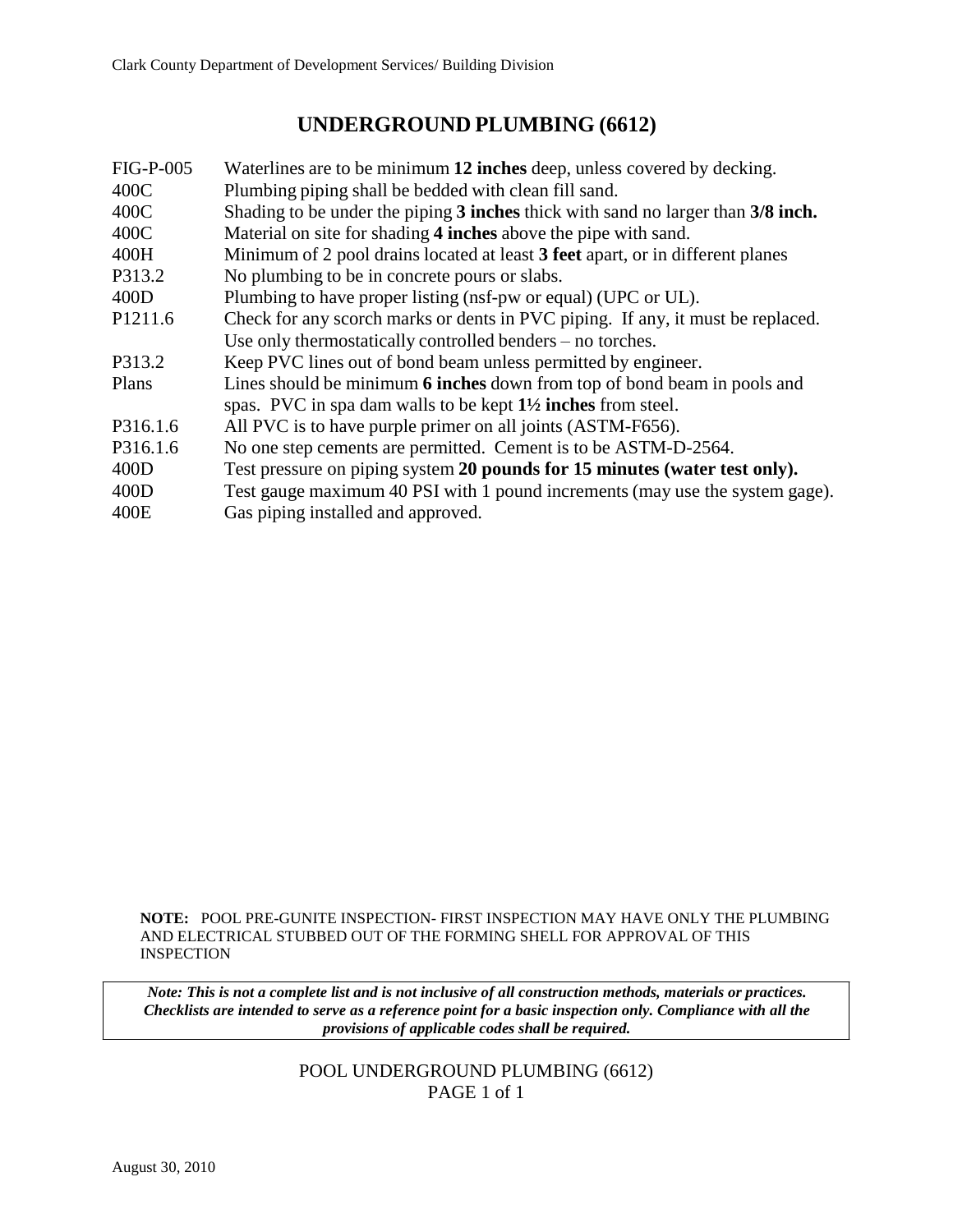## **POOL GAS LINE INSPECTION (6622)**

#### **Plastic gas line (PE)**

| Plans               | Sized per approved plan (site plan).                                              |
|---------------------|-----------------------------------------------------------------------------------|
| 400E                | Pressure test to 60-PSI, if butt and socket fusion is used (welded pipe).         |
|                     | Manufacturer Need installer's card onsite if piping is welded.                    |
|                     | Manufacturer Pressure test to 10-PSI, when compression fittings are used.         |
| 400E                | Proper gauge for test is used (1 pound increments and max 2 times test pressure). |
| P <sub>1211.1</sub> | Lines to be minimum 18 inches deep to top of pipe.                                |
| 400C                | Shading to be under the piping 3 inches thick with sand no larger than 3/8 inch.  |
| 400C                | Material on site for shading 4 inches above the pipe with sand.                   |
| AP1211.1.6          | Risers passing through concrete must have sleeve on risers with PVC pipe 1/2 inch |
|                     | larger than pipe.                                                                 |
| P1211.1.7C          | Continues #14 AWG copper tracer wire with yellow insulation or marker tape        |
|                     | wrapped around or taped to the plastic gas line and terminating at least 6 inches |
|                     | above ground at each end.                                                         |
| P <sub>1212.4</sub> | Shut-off valve with maximum length flex connector of 3 feet at equipment.         |
| P1209.4.1           | Flex connector sized for the heater demand.                                       |
| UL                  | Flex connector approved for outside use.                                          |
| AP1211.1.6          | Venting and sleeving required when gas line is installed under any structure      |
|                     | (patio, carports, etc.).                                                          |
| <b>BI-PP-025</b>    | If passing pressure test, tag system, included in the computer history.           |

#### **Metal gas lines installed underground**

Plans Sizing per approved plans (site plan):

- 1. Maximum length of non-factory coated metallic piping is **12 inches.**
- 2. Cut or tool mark in factory coated pipe and all non-factory coated piping up to **6 inches** above grade shall have a minimum of two wraps or ten-mil tape.
- 3. Venting and sleeving required when gas line is installed under any structure (patio, carports, etc.).
- 4. If installed above grade, must be **6 inches** above grade and secured per Plumbing Code.
- 5. Shut-off valve with maximum length flex connector **3 feet** of all pool equipment.
- 6. All gas lines installed above grade shall be kept a minimum of **6 inches** above grade and supported per Table 3-2 (UPC).
- 2. Pressure test to 10-PSI for 15 minutes.
- 3. If passing pressure test tag system, include included in the computer history.

*Note: This is not a complete list and is not inclusive of all construction methods, materials or practices. Checklists are intended to serve as a reference point for a basic inspection only. Compliance with all the provisions of applicable codes shall be required.*

> POOL GAS LINE (6622) PAGE 1 of 1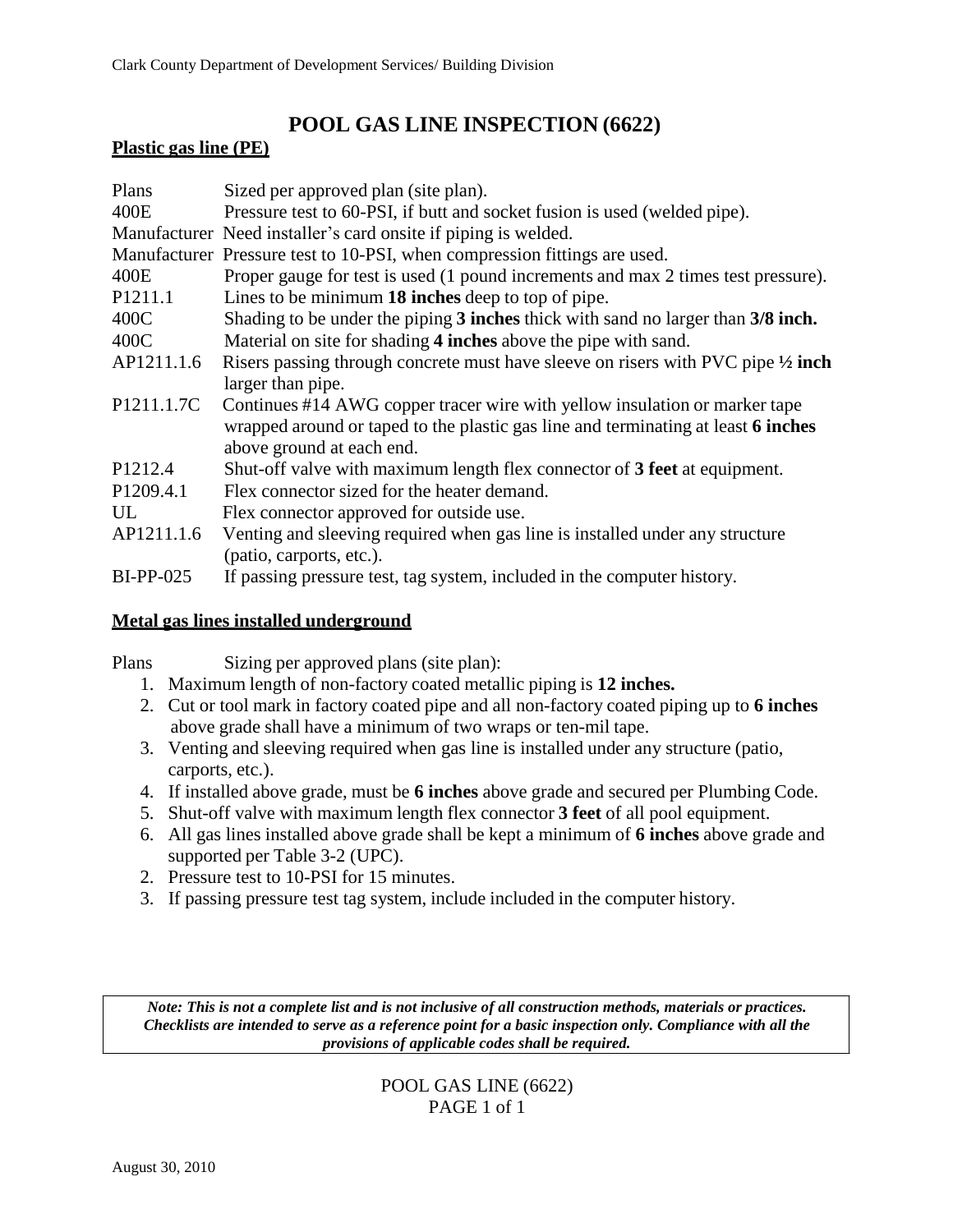## **PRE-PLASTER INSPECTION (6671)**

| Plans       | Check approved site plans for any items that might have been added which are not            |
|-------------|---------------------------------------------------------------------------------------------|
|             | on the plans (waterfalls, BBQ's, retaining walls, enclosed walls, etc.).                    |
|             | Manufacturer Heater vent termination per manufactures listing requirements for clearance to |
|             | property line, combustibles and building openings.                                          |
| 400B        | All pool pumps, equipment and heater to be on pad 3 inches above grade.                     |
| 700C        | All man gates used for pool barrier must swing out.                                         |
| 700C        | Man gates must be non-climbable, self-closing and self-latching minimum 60                  |
|             | inches high measured from outside the enclosed area.                                        |
| 700C        | The latch or locking device must be at least 48 inches above grade and at least 6           |
|             | inches below the top of the gate. This device must be inaccessible from outside             |
|             | the enclosed area for a distance of 20 inches in all directions, except openings not        |
|             | greater than 1/4 inch in diameter.                                                          |
| 700B1       | Maximum clearance under the gate is 4 inches.                                               |
| 700C        | Double gates may be locked with no other modifications as long as there is                  |
|             | another code compliant man gate.                                                            |
| 700C        | Double gates that are the only access to the rear yard and each leaf of the gate is 8       |
|             | feet or less, requires one side of the gate pinned and locked down and the other            |
|             | portion of the gate must be self-closing, self-latching and protected.                      |
| <b>700C</b> | If a self-latching type device is used on a double gate, the 20 inch protective             |
|             | barrier will be also required.                                                              |
| 700B1       | Fences are required to be 60 inches in height above grade measured from outside             |
|             | the enclosed area OR 8 feet vertical, non-climbable, measured on the inside.                |
| 700B2       | Wrought iron fences with horizontal members 32 inches or greater apart must                 |
|             | have verticals so that a 4 inch sphere will not pass through.                               |
| 700B3       | Combination fences of block and wrought iron must total at least 60 inches height           |
|             | and one element (the block or iron portion) at least 32 inches high.                        |
| 700B1       | Maximum clearance under fences is 4 inches.                                                 |
| Plans       | Existing fences fronting common area or golf courses etc. that do not meet the              |
|             | above codes must be approved on a case-by-case basis by the supervisor.                     |
| 700B1       | Fence between two yards both containing a pool needs to be only 48 inches high.             |
| 700B1       | A vertical wall in excess of 8-feet high is an approved barrier.                            |
| 22.02.190   | Any additions to block walls to meet 60 inch height requires (adding new                    |
|             | courses) a permit.                                                                          |

*Note: This is not a complete list and is not inclusive of all construction methods, materials or practices. Checklists are intended to serve as a reference point for a basic inspection only. Compliance with all the provisions of applicable codes shall be required.*

> POOL PRE-PLASTER (6671) PAGE 1 OF 2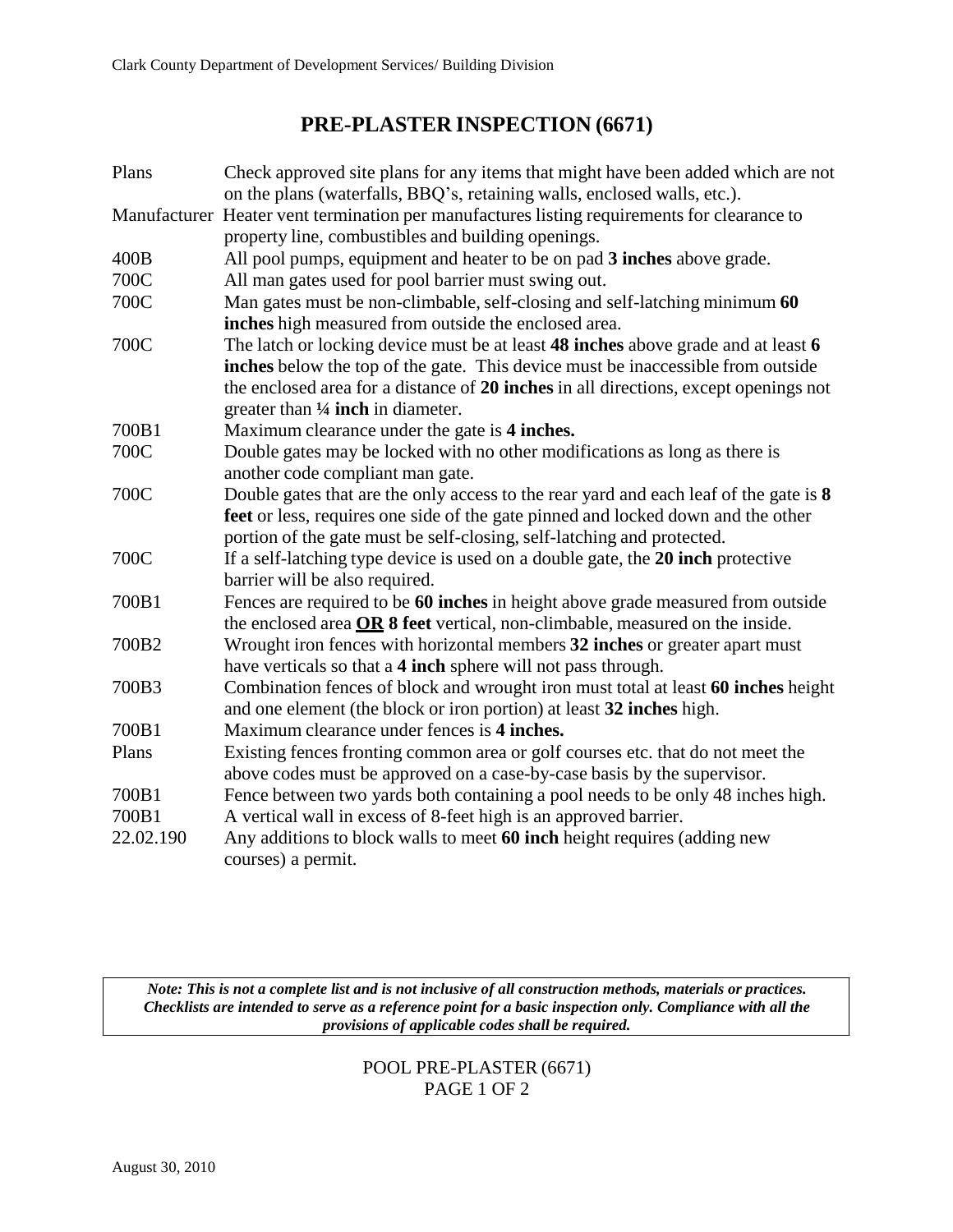| 100def | Water features, 18 inches or less in water depth, do not require barriers.             |
|--------|----------------------------------------------------------------------------------------|
| 500F   | Hand holds are required around pool areas <3 feet deep; the deck provides a hand       |
|        | hold as long as the deck is not more than 12 inches above water level.                 |
| 500F3  | At raised bond beam greater than 12 inches above water, level hand holds are           |
|        | required maximum every 4 feet as follows:                                              |
|        | Soap dish style that are a least 6 inches wide and must be epoxied.<br>a.              |
|        | b. Vanishing edge sloping to the water max thickness of 15 inches.                     |
|        | c. A ledge 3 inches wide, maximum 6 inches below waterline.                            |
| 500E4b | Residential steps shall have a maximum rise of 12 inches, with a variation of not      |
|        | more than 1 inch. The minimum run is 12 inches.                                        |
| 500E4b | Commercial steps shall have a maximum rise of 10 inches, with a variation of not       |
|        | more than 1 inch. The minimum run is 12 inches.                                        |
| 500E4b | Steps shall extend to a depth of 42 inches or within 12 inches of pool floor.          |
| 500E4b | The distance from the bottom of the pool to the bottom step is not considered a        |
|        | step.                                                                                  |
| 700E   | Safety glazing is required on windows within 60 inches of water edge and within        |
|        | 60 inches from grade.                                                                  |
| 500E1  | Pool over 30 feet in length or width require a second means of egress.                 |
| 500F2  | Underwater seat, bench or swim out shall be a minimum of 12 inches wide by 12          |
|        | inches long and a maximum of 24 inches below water surface.                            |
|        | Manufacturer Slides must have depth requirements per manufacturer's listing.           |
| 500G   | Deco drains shall terminate at least 24 inches from any foundations.                   |
| 500F1  | Concrete patios and decks to be a minimum of 2 inches below the stucco weep<br>screed. |
| 700D   | Secondary alarm or barrier is in place for all doors leading to the pool area.         |
| 300A   | Lighting level 1/2 watt per square foot of pool level.                                 |
| Plans  | Fiber optic light conversion level to be approved plans.                               |
| 300B   | Area lighting for commercial pools to be 6/10 watt per square foot of deck area.       |
| 500F1  | Site drainage is way from pool and house.                                              |

*Note: This is not a complete list and is not inclusive of all construction methods, materials or practices. Checklists are intended to serve as a reference point for a basic inspection only. Compliance with all the provisions of applicable codes shall be required.*

## POOL PRE-PLASTER (6671) PAGE 2 OF 2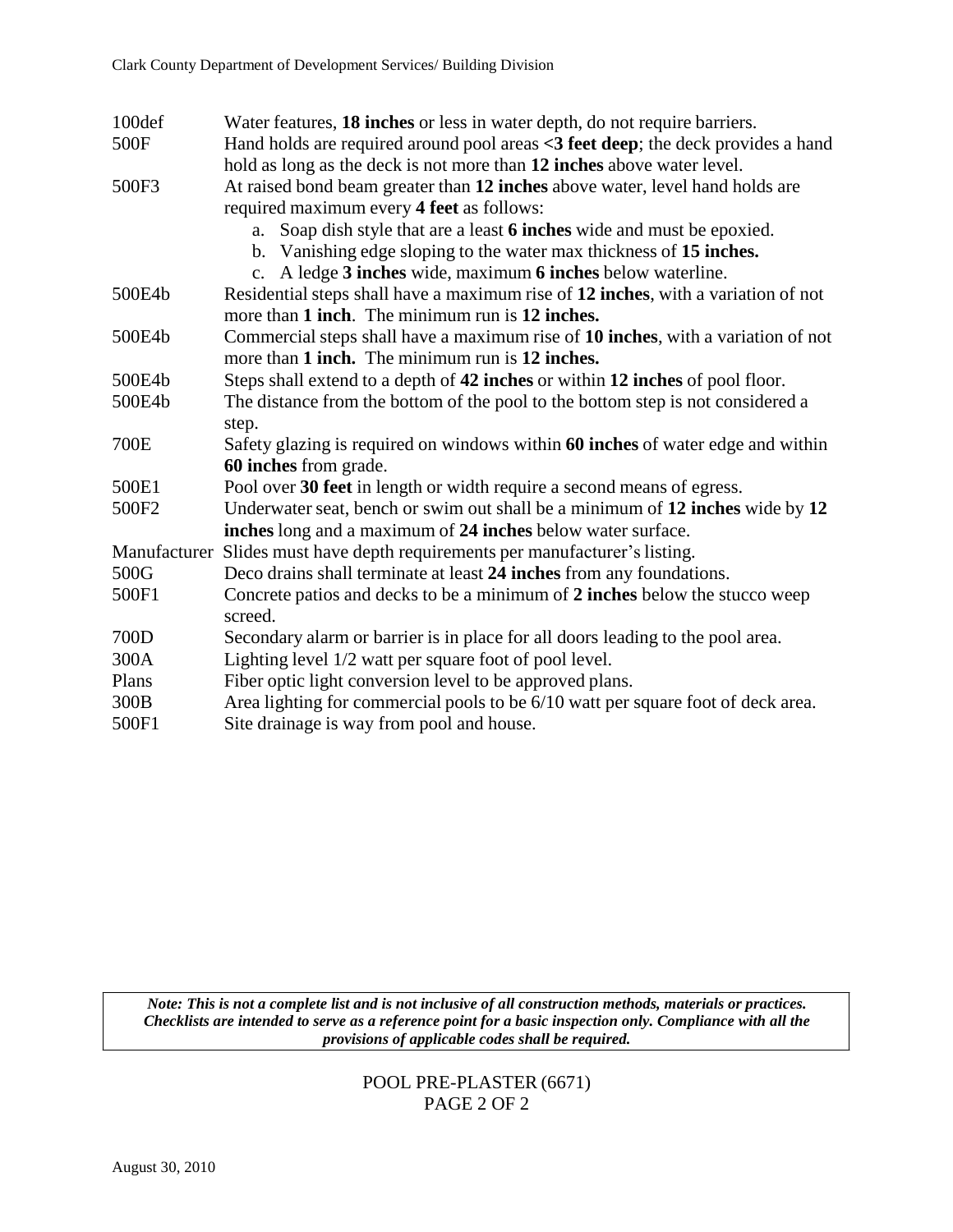# **PRE-DECK INSPECTION (FIBERGLASS POOLS) (6645)**

| ES report | Fiberglass pool deck inspections must follow the ICC Evaluation Services Report<br>details. |
|-----------|---------------------------------------------------------------------------------------------|
| AEL680.26 | Bonding of the deck per NEC (#8 copper mat, 12" by 12" with 4" tolerance, 3                 |
|           | <b>foot</b> wide around pool).                                                              |
| 500F1     | Concrete patios and decks to be a minimum of 2 inches below the stucco weep                 |
|           | screed.                                                                                     |
| EL680.26  | Bonding connections in place for all embed items or sleeves.                                |
| 700       | Pool barrier complete, fences and gates.                                                    |
| 500F1     | Site drainage away from pool and house.                                                     |
| 700D      | Secondary alarm or barrier is in place.                                                     |

*Note: This is not a complete list and is not inclusive of all construction methods, materials or practices. Checklists are intended to serve as a reference point for a basic inspection only. Compliance with all the provisions of applicable codes shall be required.*

> PRE-DECK INSPECTION (FIBERGLASS POOLS) (6645) PAGE 1 of 1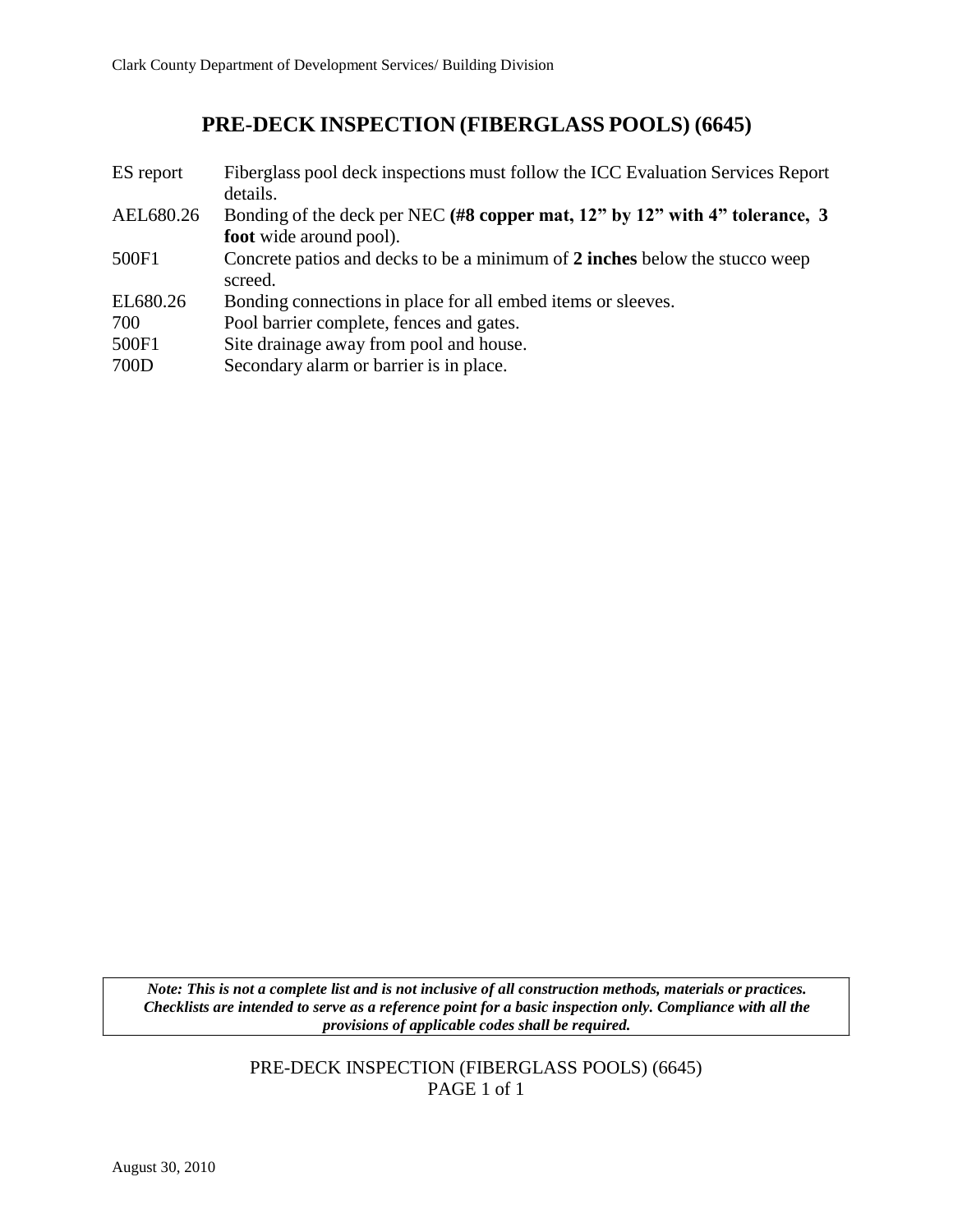# **ROUGH ELECTRICAL (6631)**

|            | 1. Verify size and type of breaker in main panel feeding pool subpanel.                       |
|------------|-----------------------------------------------------------------------------------------------|
| 300E       | Feeders require a minimum of #10 wire and 30 amp breaker. Ground wire to sub-                 |
|            | panel must be insulated.                                                                      |
|            | Overcurrent and disconnecting means for electrical equipment with approved                    |
|            | breakers in subpanel.                                                                         |
|            | Proper working clearances in front of panels (30 inches wide and 36 inches deep)              |
|            | Conduit supported within 3 feet of panel.                                                     |
|            | Must use machine screws to mount ground bars or lugs to inside of subpanel                    |
|            | Time clock cannot act as motor disconnecting means.                                           |
| EL680.12   | Check for proper circuit identification on breakers and controls (labeling) pool              |
|            | lights, pumps and blowers.                                                                    |
| EL680.22A5 | Pool lights must be GFCI protected (Class "A" GFCI is required).                              |
| EL680.24A2 | Verify light junction box has proper mounting and support.                                    |
| EL680.24E  | Verify light junction box make-up (grounds, sealing, strain relief).                          |
| EL680.23B2 | Ground connection in light niches is properly sealed (silicone).                              |
| EL680.23B2 | Conduit at light niche is properly sealed (silicone).                                         |
| EL680.23B2 | Ground from light niche to junction box to be insulated #8 conductor.                         |
|            | Manufacturer Light cord at light long enough to place light on pool or spa deck. Manufacturer |
|            | Light must be 18 inches below water level to lens glass or be listed for reduced              |
|            | depths and installed per the manufacturer's listing.                                          |
| E1680.24A2 | Waterproof junction boxes require proper support.                                             |
|            | No lights (even low voltage) permitted within 5 feet of water's edge.                         |
| EL680.22A3 | No receptacles within 10 feet of waters edge unless an existing GFCI receptacle               |
|            | no closer than 5 feet.                                                                        |
| EL680.22C  | Check any lights and switches within 10 feet.                                                 |
| EL680.27B2 | Motorized pool covers required GFCI protection (Class "A" GFCI is required).                  |
| EL680.22   | No switching devices within 5 feet of water's edge.                                           |
| EL680.22A2 | Receptacles required within 20 feet of pool equipment, but must be 10 feet from               |
|            | water's edge.                                                                                 |
| 200A       | Ensure that 24 inch access path is clear to any equipment.                                    |

*Note: This is not a complete list and is not inclusive of all construction methods, materials or practices. Checklists are intended to serve as a reference point for a basic inspection only. Compliance with all the provisions of applicable codes shall be required.*

> POOL ROUGH ELECTRICAL (6631) PAGE 1 of 2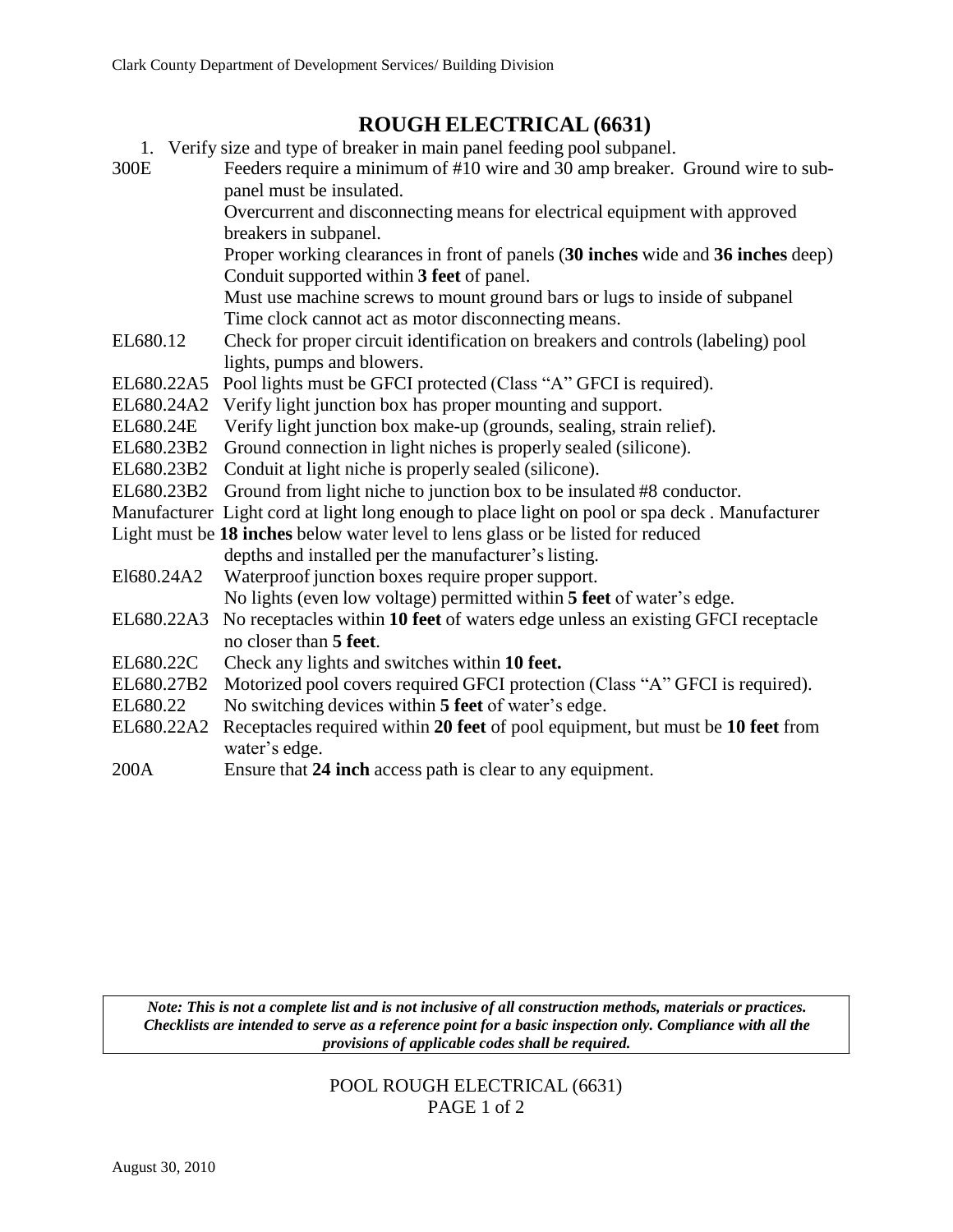- EL 680.26C Verif  $\prime$  that #8 AWG solid copper is bonding the following:
	- Pool shell.
	- Pool deck reinforcement.
	- Heater.
	- Pumps.
	- Light junction box on external lug.
	- Metal items associated with the pool equipment.
	- Pool cover, metal cover and motor.
	- Do not bond sub-panel unless equipped with external lug, then its optional.
- EL680.26B3 Verify that all metallic items within **5 feet** of the edge of the pool are bonded with a #8 AWG solid copper conductor (fences, patio covers, windows).
- EL680.26B3 Verify that gates used in a metallic fence have adequate bonding jumpers to ensure that all portions of the fence is bonded when the gates are in the open position.

Proper wire and size to each motor.

All flex is properly supported.

*Note: This is not a complete list and is not inclusive of all construction methods, materials or practices. Checklists are intended to serve as a reference point for a basic inspection only. Compliance with all the provisions of applicable codes shall be required.*

> POOL ROUGH ELECTRICAL (6631) PAGE 2 of 2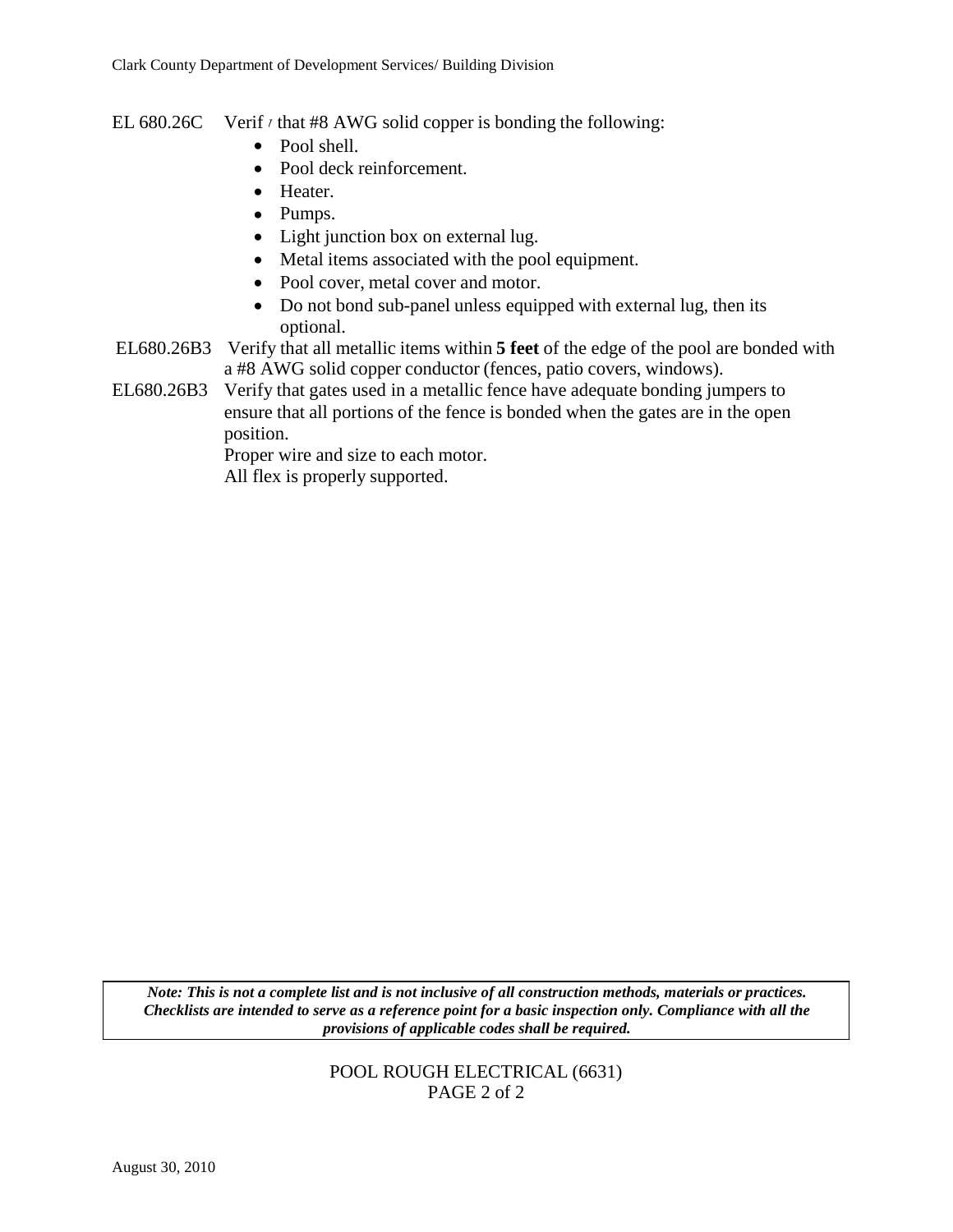# **FINAL PLUMBING (6699)**

| 400D                | All PVC water lines above grade must be painted to protect it from UV                       |
|---------------------|---------------------------------------------------------------------------------------------|
|                     | Pumps securely bolted down to pad 3 inches above grade.                                     |
| 400F                | Double chamber backflow prevention device on auto fill line.                                |
| 400F                | If manual fill, atmospheric vacuum breaker.                                                 |
|                     | Manufacturer Heater vent termination per manufactures listing requirements for clearance to |
|                     | property line, combustibles and building openings.                                          |
| P <sub>1211.1</sub> | Gas shut off and maximum 6 feet flex connector to gas appliances in place                   |
| E504.7.1            | Manual shut off at pool heater.                                                             |
| 400H                | Entrapment avoidance cover in place at main drains.                                         |

*Note: This is not a complete list and is not inclusive of all construction methods, materials or practices. Checklists are intended to serve as a reference point for a basic inspection only. Compliance with all the provisions of applicable codes shall be required.*

> POOL FINAL PLUMBING (6699) PAGE 1 of 1